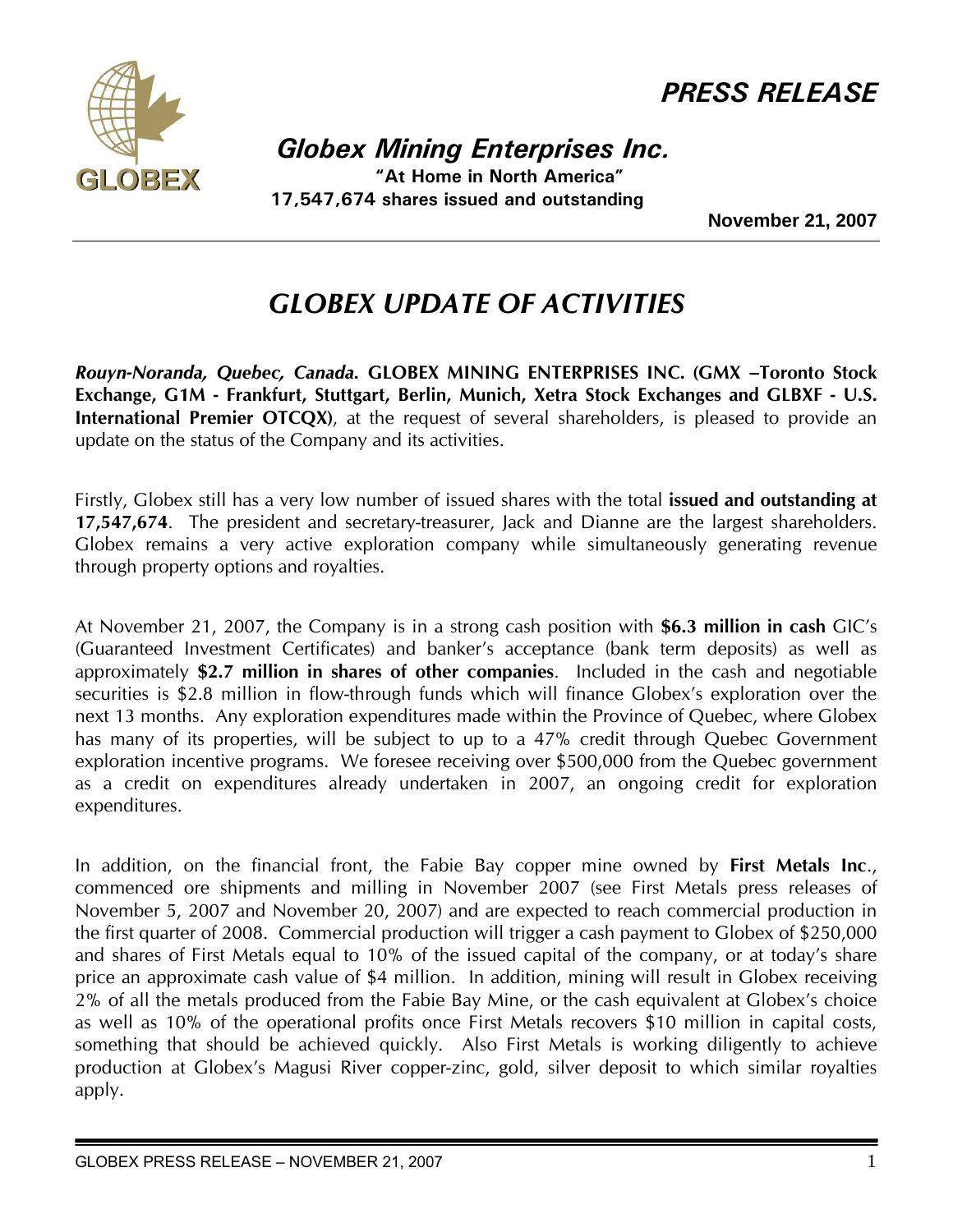In the USA, **Strategic Resource Acquisition Corporation** (SRA) is proceeding toward production at its Tennessee zinc mines in which Globex has a Gross Metal Royalty of 1.4% at LME zinc prices over \$1.10 U.S. and 1% at zinc prices between 90¢ U.S. and 1.099¢ U.S. The first mine is expected to start production in the last quarter of 2007 and reach commercial production in the first half of 2008. In addition, Globex owns 632,000 shares of SRA which trade on the Toronto Stock Exchange at approximately \$3.36 CDN per share. Strong zinc prices are critical to Globex's revenue stream from this property as Globex has a variable zinc royalty tied to LME zinc prices (see press release of January 17, 2007).

Globex is currently receiving small royalty payments from **Rocmec Mining Inc**. who are slowly working toward production at the Russian Kid Gold Mine in Quebec. Globex has a 5% Net Metal Royalty on the first 25,000 ounces of gold produced and 3% thereafter. While commercial production has so far been elusive, we continue to hope that commercial production will be achieved in time to take advantage of the present high gold prices. Exploration on the property has recently been achieving interesting results especially on the new Boucher gold zone. A recent Rocmec press release reported a core length of 2.4 metres grading 214 g/tonne Au and results are pending on an even wider intersection as announced by Rocmec on November 6, 2007.

**Gold Bullion Development Corporation** has permitting in place to allow them to dewater the Rousseau gold property ramp in order to bulk sample the known gold zone and drill off more mineralization from underground. Globex maintains a 6% Net Metal Royalty on all production from the property. There is no expectation of revenue from this property in the short term other than advance royalty payment of \$30,000 per year, which starts in six months (see press release of November 21, 2006).

**Acadian Mining Corporation** is developing the Scotia zinc deposit in Nova Scotia. Globex has a 1% Gross Metal Royalty on all production from the adjoining 4.5 million tonne Getty zinc-lead deposit which is currently being explored by Acadian Mining (see press release of November 15, 2006).

An inferred resource estimate compliant with National Instrument 43-101 based on historical diamond drilling by Getty Mining Northeast Limited, a subsidiary of Getty Oil, is anticipated to be completed before the end of 2007. A current drill program of 100 holes of which 53 have been completed has been undertaken to upgrade the pending inferred resource estimate to the measured and indicated category (see Acadian Press Release of November 16, 2007).

In Quebec, **Osisko Exploration Ltd**. is exploring the East Amphi and Fourax Gold Zones adjoining their huge Malartic Mine project. Globex maintains a 2% Net Smelter Royalty on these gold zones and numerous associated claims. The royalty is subject to a \$1.5 million buyout (see press release of April 25, 2007).

Globex has sold two properties, the Bilson-Cubric nickel-platinum-palladium property in La Motte Township, Quebec and the Duvan copper property in Desmeloize Township, Quebec to an as yet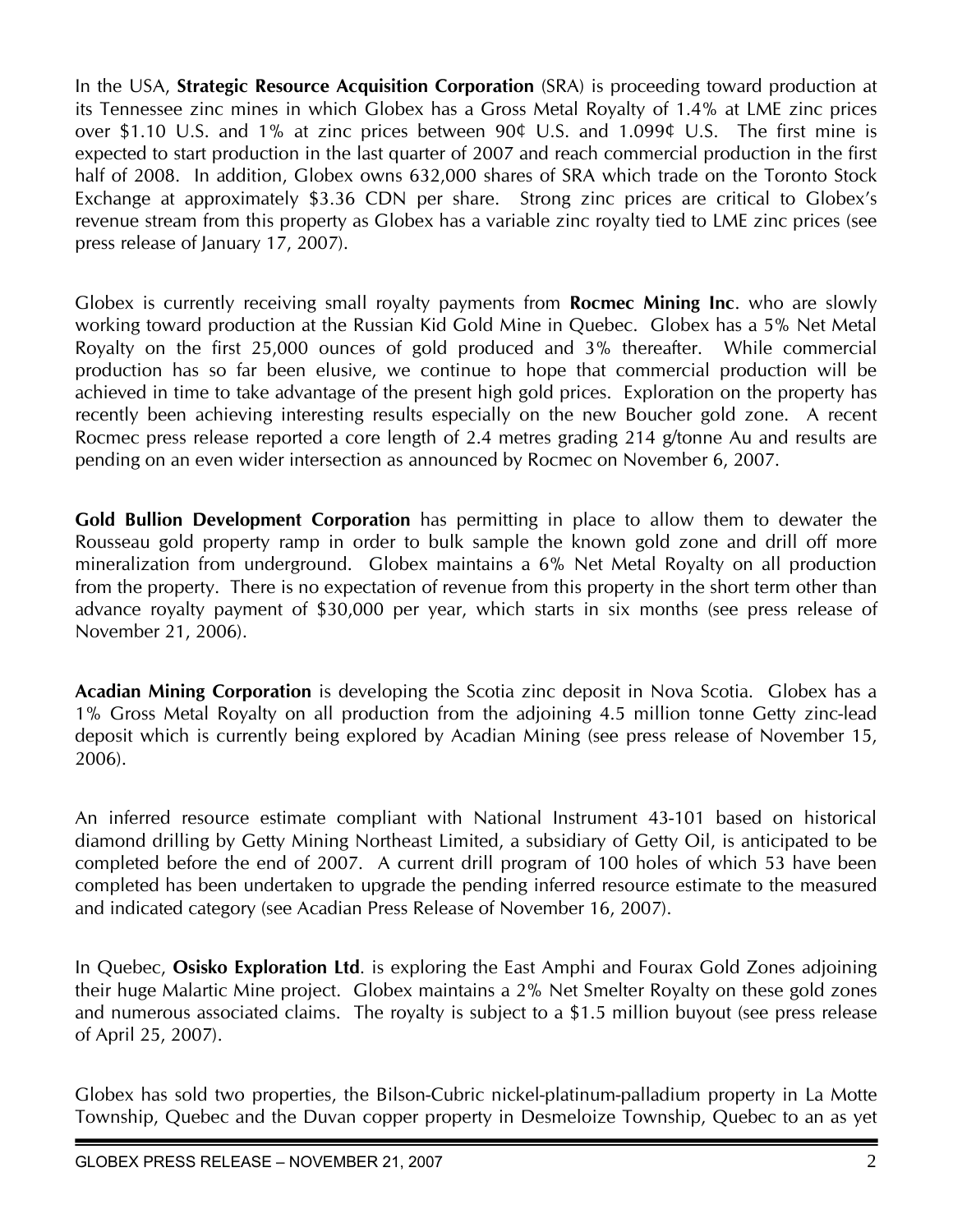unlisted company called **Exploration Bull's Eye**. Groundwork has been initiated on both land packages and drilling should start shortly on the Bilson-Cubric claims. Globex has received 2 million Bull's Eye shares and maintains a 4% Gross Metal Royalty on all mineral production. Bull's Eye plans to list on a stock exchange prior to year-end (see press release of April 4, 2007).

In Clericy and Aiguebelle Townships, Quebec, **Typhoon Exploration Inc**. is exploring a large package of claims including the Fayolle gold zone. Globex retains a 2% Net Smelter Royalty on the large land package. The royalty is subject to a \$2 million buyout (see press release of April 25, 2007).

Recently, Globex and its partner Altai Resources Inc. optioned the Blackcliff gold deposit to **Animiki Resources Inc. and C2C Inc.** In addition to cash and stock payments, Globex and Altai retain a 3% Gross Over Riding Royalty on all production from the property as well as a 10% Net Profits Interest on all production once the optionees recover up to \$3.5 million in capital costs (see press release of November 16, 2007). Animiki and C2C Inc. have undertaken confirmation drilling to verify and expand known gold zones with an eye to near term production.

Our option partners continue to explore several of our properties. On the uranium front, **Noront Resources Ltd**. has flown geophysical surveys over our vastly enlarged Hunters Point uranium-gold land package and during the summer performed field follow-up on areas of interest. Aurizon Mines Ltd., who have property directly adjoining our property, announced on November 8, 2007, the discovery of significant uranium, gold and rare earth values on claims directly adjoining our property and, on a structure that extends across our claims.

**Hawk Uranium Inc.** has likewise flown our enlarged Grand Calumet uranium-fluorite property and has done some field follow up. Unfortunately, access to two claims with known uranium mineralization has been impeded and Hawk is working diligently to correct the situation.

**Plato Gold Corp.** has expended over \$1 million on our Nordeau East and West gold zones. While results have been good on the West Zone with the best intersection being 7.85 g/t Au over 10 metres, results on the East Zone have been less then expected. Globex has agreed to split the next option payment into three uneven parts in order to allow Plato to concentrate its funds and efforts on exploring the West Zone. Plato recently prepaid the December 31, 2007 payment of \$ 25,000. Globex holds 936,500 Plato shares as well as a 2% Net Metal Royalty and a 10% Net Profit Royalty.

## **Globex Exploration Activities**

On the exploration front, Globex has completed a drill program on the **Central Cadillac gold property** intersecting several narrow gold sections. We have also compiled the data from our **Ironwood gold zone** and have mandated a NI 43-101 report to guide us in our future exploration, and to give us a grade and tonnage calculation. Upon receipt of the NI 43-101 report, Globex and its partner Queenston Mining will consider their options, which include further drilling, production or some other scenario.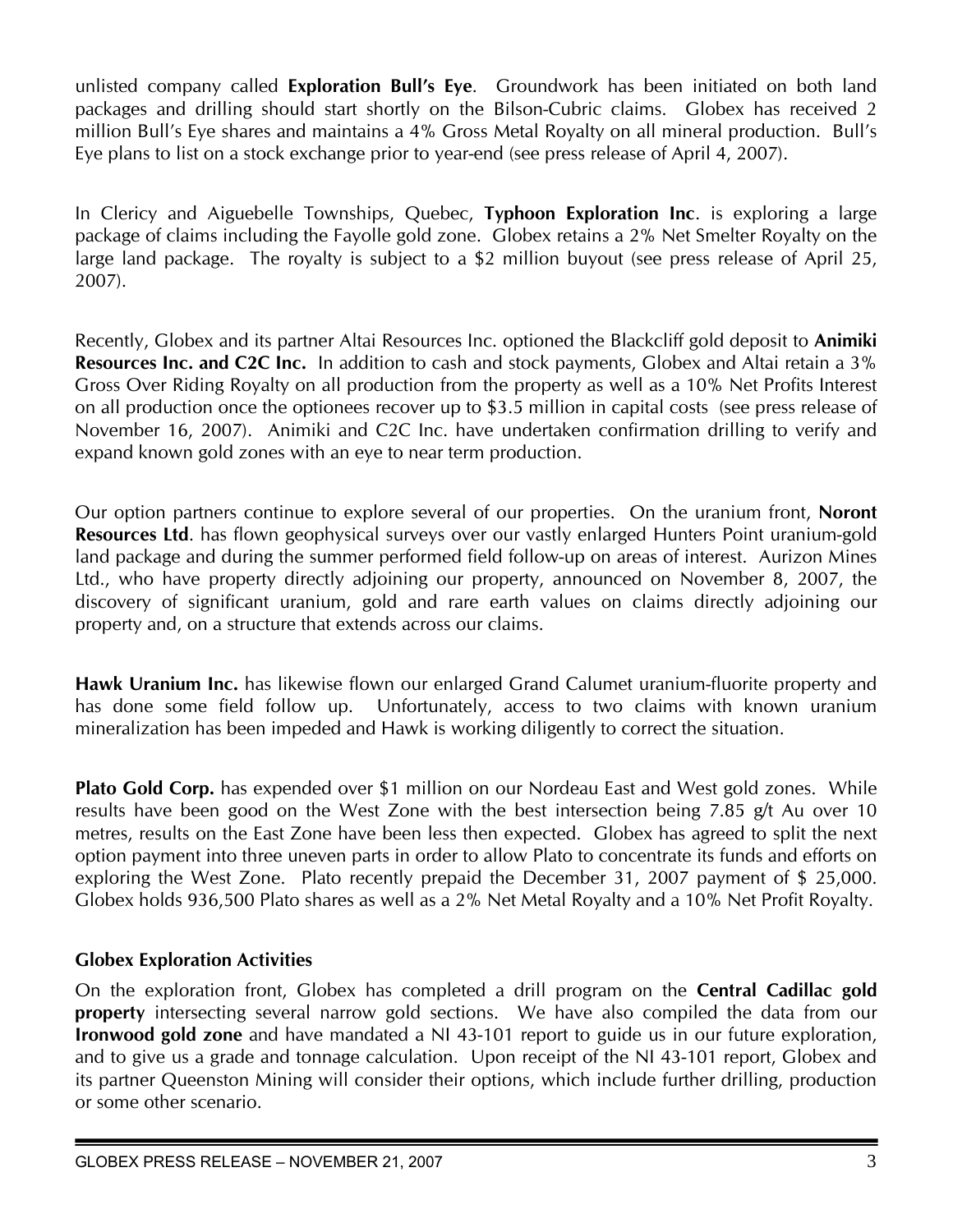Globex is presently completing a two hole, deep drilling program at its **Vauze copper-zinc-goldsilver property** near Rouyn-Noranda, Quebec. An experimental deep penetration Induced Polarization Survey has indicated two computer-generated anomalies that we feel warrant drilling. To date, the first hole has encountered extremely heavy alteration and scattered metallic mineralization (pyrite and some chalcopyrite) over wide widths. The second hole of the program is targeting a well-defined resistivity anomaly.

At **Normetal**, a 18 hole drill program has been started. Drilling is proving to be very difficult as we are drilling at a shallow angle to the rock fabric, which causes deviation of the drill hole from the target area, and due to heavy faulting and undocumented underground workings. While the program has just begun, some mineralization has been encountered. Assays will be made available over time but backlogs at the laboratory are causing long delays. It is likely that the 18 hole program will be expanded.

Globex recently acquired an option (first year free) on 14 claims in the **Ville-Marie** area of Quebec. The area is being intensively explored by, among others, Superior Diamonds Inc. who have found a number of kimberlites in the area. Previous drilling on the property has identified a large lamprophyre dyke. Historically, there are numerous cases where kimberlites were wrongly identified as lamprophyres. We have completed ground geophysics on the prime area and intend to drill a magnetic signature in the area of the ″lamprophyre″ shortly.

In **Nova Scotia**, Globex has undertaken an exploration program consisting principally of an induced polarization survey in order to search for anomalies related to several zones of anomalous zinc values. The survey indicated areas of interest and Globex personnel recently visited the property to do field verification and to plan additional work.

We are also working on our **Lyndhurst copper property**. A series of 24 short drill holes tested the #1 copper-silica zone. Copper-silica mineralization was encountered and the drill data is being computerized into a 3D model after which further drilling will be considered. Work may also be undertaken to evaluate the economic potential of the nearby Lyndhurst copper deposit.

To the west on the Lyndhurst property, line cutting has started in preparation for deep penetration IP Survey over the deep pyrite-pyrrhotite-chalcopyrite-sphalerite, ″Moses″ massive sulphide zone. If the survey delineates the zone and indicates in which direction it extends, further drilling will be undertaken.

Prospecting was undertaken over several months on our **Tonnancour copper-zinc-gold-silver property**. Numerous airborne anomalies were checked on the ground. We are waiting for the final report but, based on what we have seen to date, we have decided to recompile all old data and intend to drill select targets next spring or summer.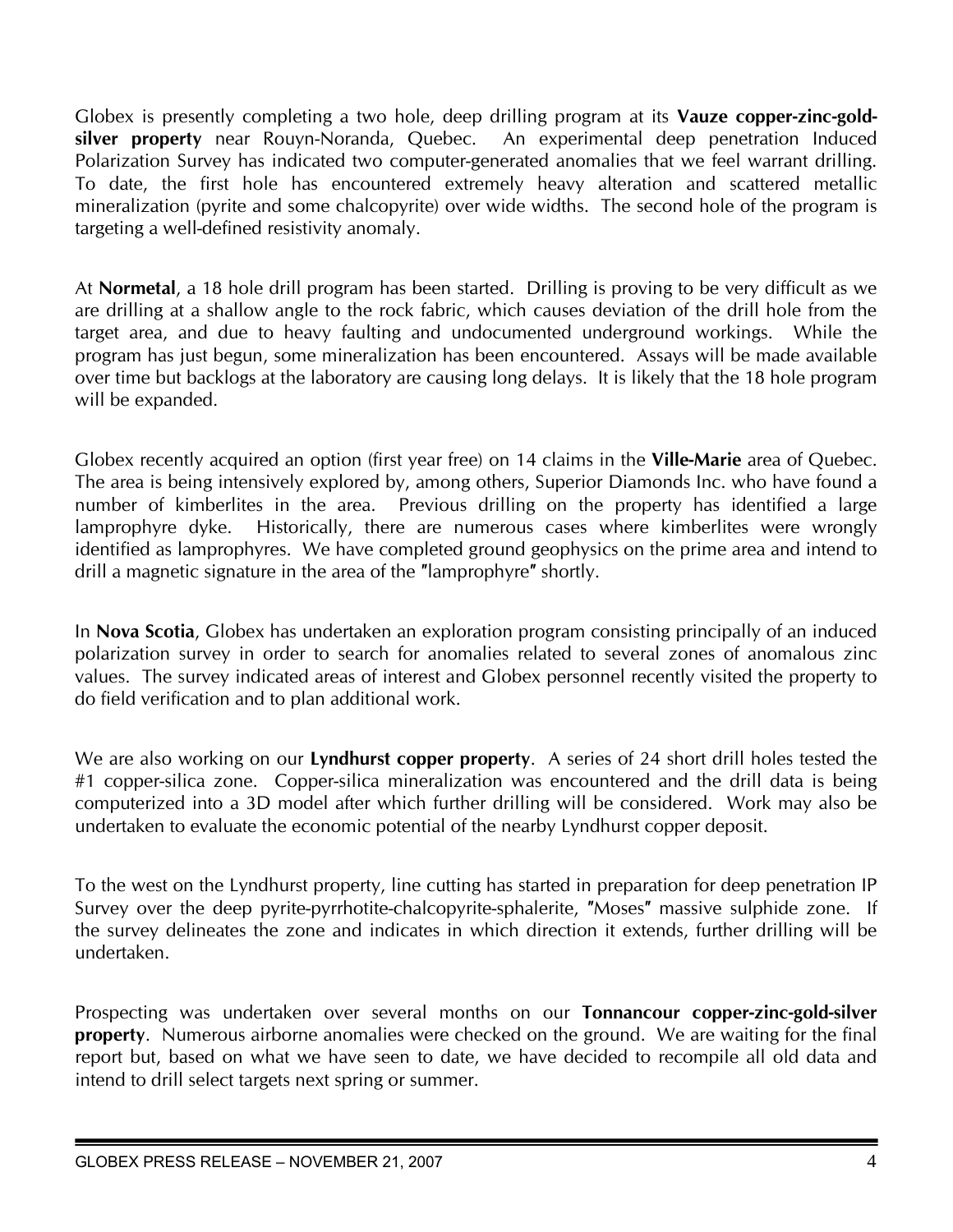Globex also prospected our **Zulapa copper-nickel property** south of Senneterre Quebec. We recompiled the old drilling and expect to drill the property this winter.

We have also studied our **Parbec Gold property** near Malartic, Quebec and have decided to drill the property as soon as a drill becomes available. The property has numerous gold zones and a small gold resource but has never been drilled to depth. Previous work included numerous shallow drill holes (less than 500 feet vertical) and a 1,900 foot ramp. The property straddles the prolific, gold localizing Cadillac Fault and is located just west of Osisko's large Canadian Malartic gold project. Recently, Globex signed a Memorandum of Understanding with a company which wishes to earn an interest in the Parbec property. When or if the agreement is finalized, it will be announced. Drilling on this property should start in about one month's time.

Globex has also engaged the services of a company that performs **aerial, deep penetration geophysical surveys**. Target areas include the Lyndhurst and Vauze properties as well as a very large survey over a strike length of some 40 kilometers in a third area. In total, it is anticipated that over 4,400 kilometers of geophysical surveys will be flown before year-end. Anomalies indicated by the surveys will be acquired if not already owned by Globex and will be part of a major exploration initiative planned for 2008.

As regards Globex's **magnesium property**, Globex withdrew from a proposed financial arrangement to fund a feasibility study. The rising Canadian dollar coupled with a falling U.S. dollar negatively affected the viability of the project. The total project as contemplated has a capital cost of U.S. \$1 billion. Part of the reason for the high cost is the use of a robust technology, which does not engender any technology risk. Technology risk has killed several other high profile projects. Considering the present situation, Globex has identified a technology that we think could reduce the project's capital cost by as much as 50%. We are pursuing this technology but due to a confidentiality agreement, are prevented from providing further detail.

While all this has been going on, we have increased the size of several of our properties and acquired a few more while also dropping a few. For example, as announced recently (see Globex press release dated November 20, 2007), Globex acquired 100% interest in the **Donalda Gold Mine** located in Rouyn Township Quebec. This asset brings an additional historical, non NI 43-101 resource to Globex's asset base.

## **Summary**

We have started down several avenues that we think will create value for the Company over time. Our staff has been increased to 10 and we have moved to a new office building with sufficient space for our personnel and expanding workload.

The addition of Daniel Bernard as Executive Vice President has brought significant expertise to Globex in both geological sciences and administration and over time will allow a realignment of responsibilities within the organization (see press release of July 2, 2007).